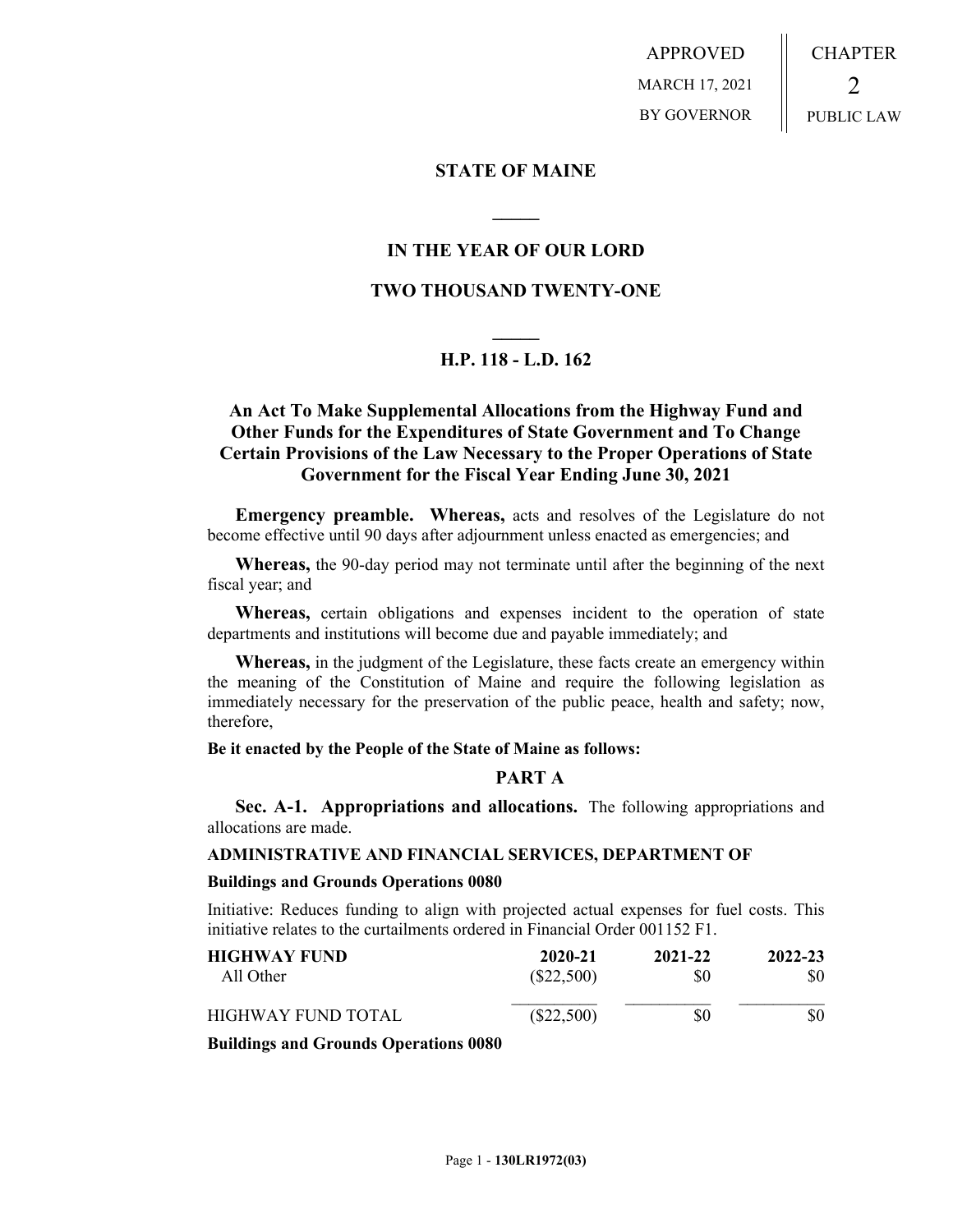Initiative: Reduces funding by managing materials and supplies expenses within available resources. This initiative relates to the curtailments ordered in Financial Order 001152 F1.

| <b>HIGHWAY FUND</b> | 2020-21    | 2021-22 | 2022-23 |
|---------------------|------------|---------|---------|
| All Other           | (\$18,000) | \$0     | SO.     |
| HIGHWAY FUND TOTAL  | (\$18,000) | \$0     | \$0     |

#### **Buildings and Grounds Operations 0080**

Initiative: Reduces funding by deferring planned maintenance of buildings and grounds. This initiative relates to the curtailments ordered in Financial Order 001152 F1.

| <b>HIGHWAY FUND</b> | 2020-21    | 2021-22 | $2022 - 23$ |
|---------------------|------------|---------|-------------|
| All Other           | (\$12,000) | \$0     | SO          |
| HIGHWAY FUND TOTAL  | (\$12,000) | \$0     | \$0         |

### **Buildings and Grounds Operations 0080**

Initiative: Reduces funding to align with projected actual expenses for electricity costs. This initiative relates to the curtailments ordered in Financial Order 001152 F1.

| <b>HIGHWAY FUND</b>       | 2020-21     | 2021-22 | 2022-23 |
|---------------------------|-------------|---------|---------|
| All Other                 | (\$4,376)   | \$0     | \$0     |
| <b>HIGHWAY FUND TOTAL</b> | $(\$4,376)$ | \$0     | \$0     |

#### **Revenue Services, Bureau of 0002**

Initiative: Reduces funding by allocating position costs from the Highway Fund to the General Fund to better reflect actual work percentages. This initiative relates to the curtailments ordered in Financial Order 001152 F1.

| <b>HIGHWAY FUND</b> | 2020-21      | 2021-22 | 2022-23 |  |
|---------------------|--------------|---------|---------|--|
| Personal Services   | $(\$50,047)$ | SO      | \$0     |  |
| All Other           | $(\$3,210)$  | SO      | \$0     |  |
| HIGHWAY FUND TOTAL  | $(\$53,257)$ | S0      | \$0     |  |

| <b>ADMINISTRATIVE AND</b><br><b>FINANCIAL SERVICES,</b><br><b>DEPARTMENT OF</b> |             |         |         |
|---------------------------------------------------------------------------------|-------------|---------|---------|
| <b>DEPARTMENT TOTALS</b>                                                        | 2020-21     | 2021-22 | 2022-23 |
| <b>HIGHWAY FUND</b>                                                             | (S110, 133) | \$0     | \$0     |
| <b>DEPARTMENT TOTAL - ALL</b><br><b>FUNDS</b>                                   | (S110, 133) | \$0     | \$0     |

**Sec. A-2. Appropriations and allocations.** The following appropriations and allocations are made.

**MUNICIPAL BOND BANK, MAINE**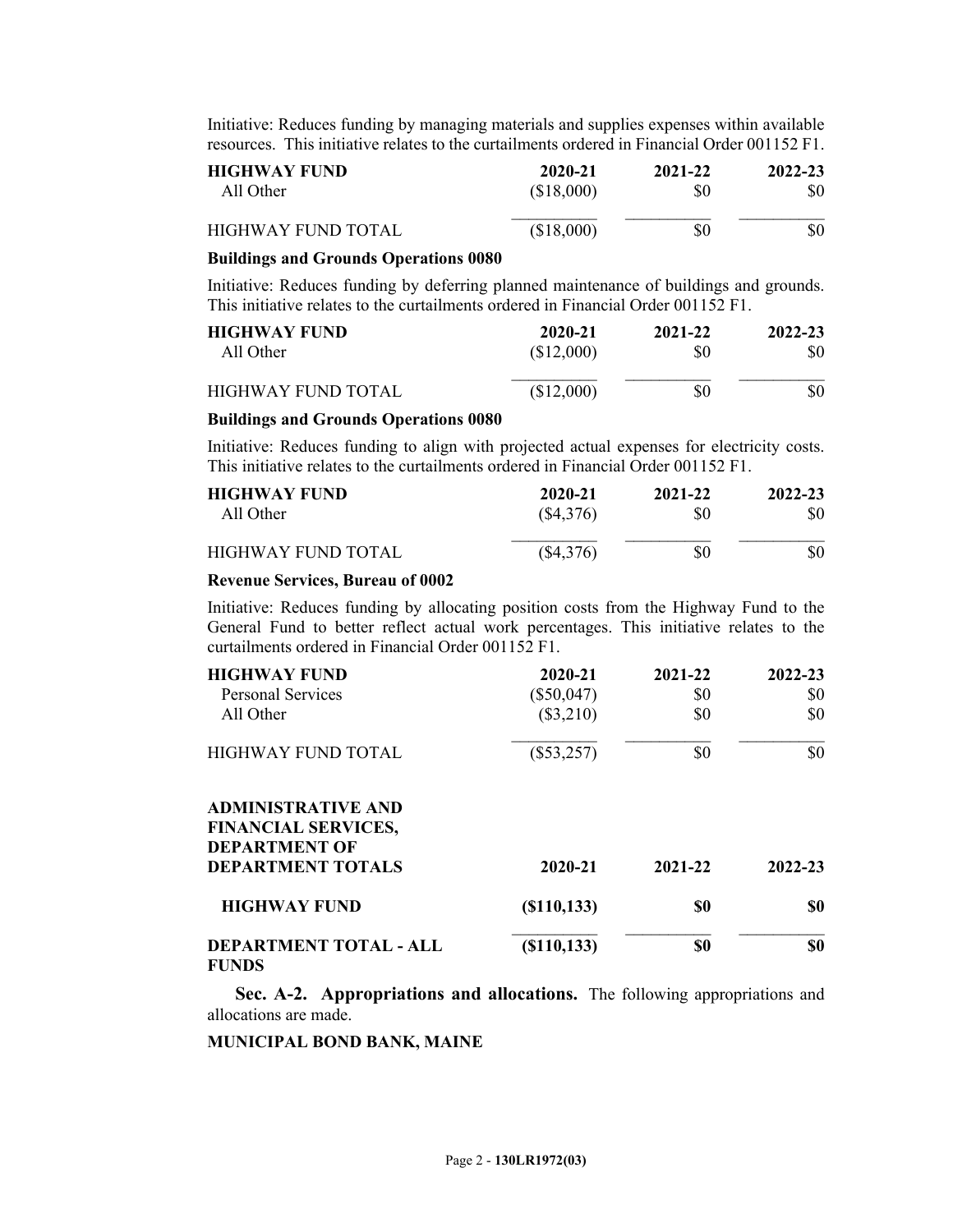### **TransCap Trust Fund Z064**

Initiative: Recognizes revenue changes approved by the Revenue Forecasting Committee in its report dated December 1, 2020.

| <b>OTHER SPECIAL REVENUE</b><br><b>FUNDS</b> | 2020-21   | 2021-22 | 2022-23 |
|----------------------------------------------|-----------|---------|---------|
| All Other                                    | \$599,823 | \$0     | \$0     |
| OTHER SPECIAL REVENUE FUNDS<br><b>TOTAL</b>  | \$599,823 | \$0     | \$0     |

**Sec. A-3. Appropriations and allocations.** The following appropriations and allocations are made.

### **PUBLIC SAFETY, DEPARTMENT OF**

#### **Motor Vehicle Inspection 0329**

Initiative: Reduces funding by using federal Coronavirus Relief Fund funds to support public health and public safety Personal Services costs identified as an allowable use by guidance from the United States Department of the Treasury. This initiative relates to the curtailments ordered in Financial Order 001152 F1.

| <b>HIGHWAY FUND</b> | 2020-21      | 2021-22 | 2022-23 |
|---------------------|--------------|---------|---------|
| Personal Services   | $(\$71,651)$ | \$0     | \$0     |
| HIGHWAY FUND TOTAL  | $(\$71,651)$ | \$0     | \$0     |

### **State Police 0291**

Initiative: Reduces funding by using federal Coronavirus Relief Fund funds to support public health and public safety Personal Services costs identified as an allowable use by guidance from the United States Department of the Treasury. This initiative relates to the curtailments ordered in Financial Order 001152 F1.

| <b>HIGHWAY FUND</b> | 2020-21         | 2021-22 | 2022-23 |
|---------------------|-----------------|---------|---------|
| Personal Services   | $(\$6,393,340)$ | \$0     | \$0     |
| HIGHWAY FUND TOTAL  | $(\$6,393,340)$ | \$0     | SO      |

### **Traffic Safety 0546**

Initiative: Reduces funding by using federal Coronavirus Relief Fund funds to support public health and public safety Personal Services costs identified as an allowable use by guidance from the United States Department of the Treasury. This initiative relates to the curtailments ordered in Financial Order 001152 F1.

| <b>HIGHWAY FUND</b> | 2020-21       | 2021-22 | 2022-23 |
|---------------------|---------------|---------|---------|
| Personal Services   | $(\$490,021)$ | \$0     | \$0     |
| HIGHWAY FUND TOTAL  | $(\$490,021)$ | \$0     | \$0     |

### **Traffic Safety - Commercial Vehicle Enforcement 0715**

Initiative: Reduces funding by using federal Coronavirus Relief Fund funds to support public health and public safety Personal Services costs identified as an allowable use by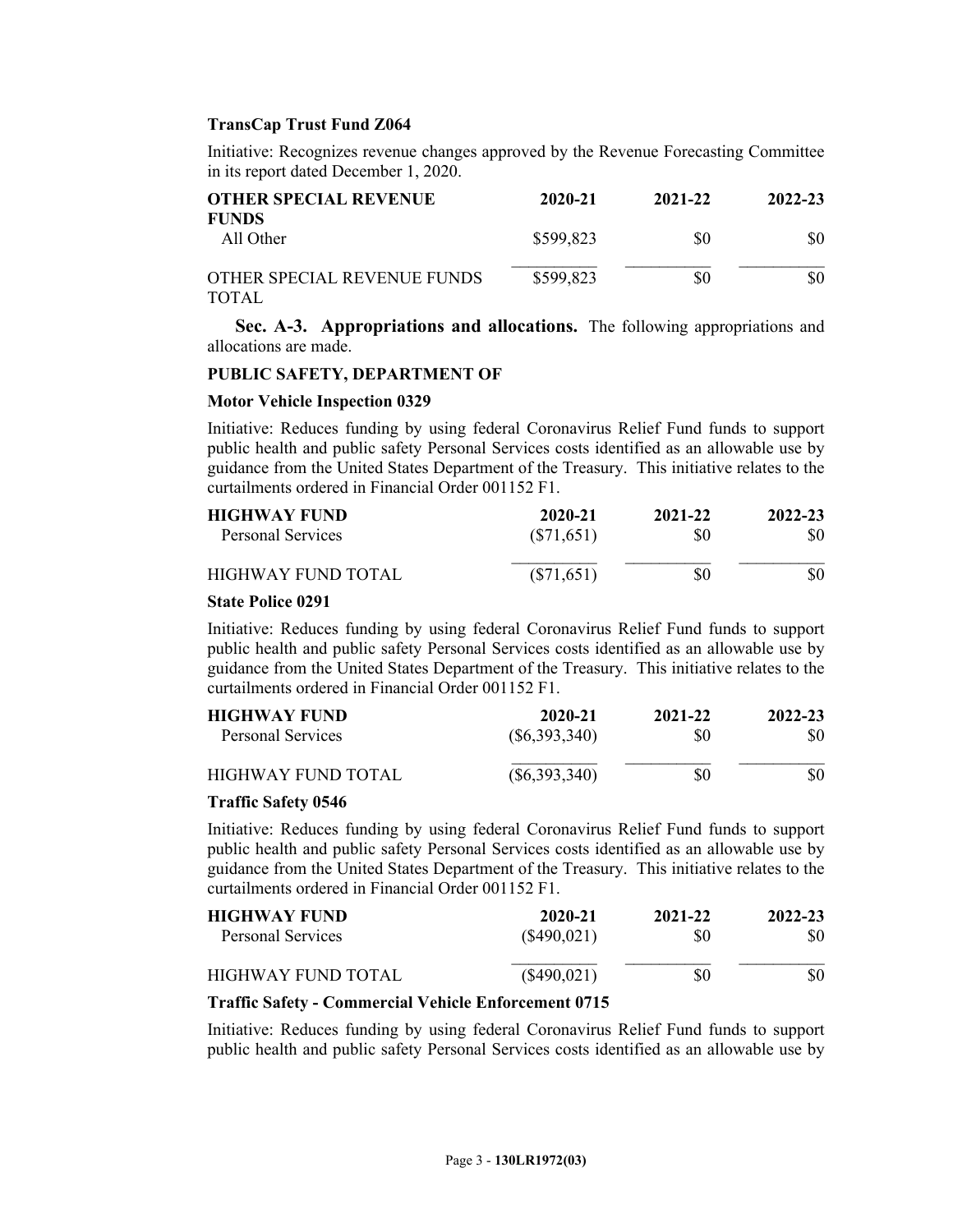guidance from the United States Department of the Treasury. This initiative relates to the curtailments ordered in Financial Order 001152 F1.

| <b>HIGHWAY FUND</b><br><b>Personal Services</b> | 2020-21<br>$(\$2,100,945)$ | 2021-22<br>\$0 | 2022-23<br>\$0 |
|-------------------------------------------------|----------------------------|----------------|----------------|
| <b>HIGHWAY FUND TOTAL</b>                       | $(\$2,100,945)$            | \$0            | \$0            |
| PUBLIC SAFETY, DEPARTMENT<br>OF                 |                            |                |                |
| <b>DEPARTMENT TOTALS</b>                        | 2020-21                    | 2021-22        | 2022-23        |
| <b>HIGHWAY FUND</b>                             | (S9,055,957)               | \$0            | \$0            |
| DEPARTMENT TOTAL - ALL<br><b>FUNDS</b>          | (S9,055,957)               | \$0            | \$0            |

**Sec. A-4. Appropriations and allocations.** The following appropriations and allocations are made.

### **SECRETARY OF STATE, DEPARTMENT OF**

#### **Administration - Motor Vehicles 0077**

Initiative: Reduces funding one time to reflect projected actual expenses for contracted information technology services for hardware and software. This initiative relates to the curtailments ordered in Financial Order 001152 F1.

| <b>HIGHWAY FUND</b> | 2020-21     | 2021-22 | 2022-23 |
|---------------------|-------------|---------|---------|
| All Other           | (\$120,000) | \$0     | \$0     |
| HIGHWAY FUND TOTAL  | (\$120,000) | \$0     | \$0     |

### **Administration - Motor Vehicles 0077**

Initiative: Reduces funding one time by managing one vacant Staff Development Specialist IV position until April 2021. This initiative relates to the curtailments ordered in Financial Order 001152 F1.

| <b>HIGHWAY FUND</b>      | 2020-21      | 2021-22 | 2022-23 |  |
|--------------------------|--------------|---------|---------|--|
| <b>Personal Services</b> | $(\$61,826)$ | \$0     | \$0     |  |
| HIGHWAY FUND TOTAL       | $(\$61,826)$ | \$0     | \$0     |  |

# **Administration - Motor Vehicles 0077**

Initiative: Reduces funding one time by managing miscellaneous professional fees and services expenses within available resources. This initiative relates to the curtailments ordered in Financial Order 001152 F1.

| <b>HIGHWAY FUND</b> | 2020-21    | 2021-22 | 2022-23 |  |
|---------------------|------------|---------|---------|--|
| All Other           | \$13,632)  | \$0     | SO      |  |
| HIGHWAY FUND TOTAL  | (\$13,632) | \$0     | \$0     |  |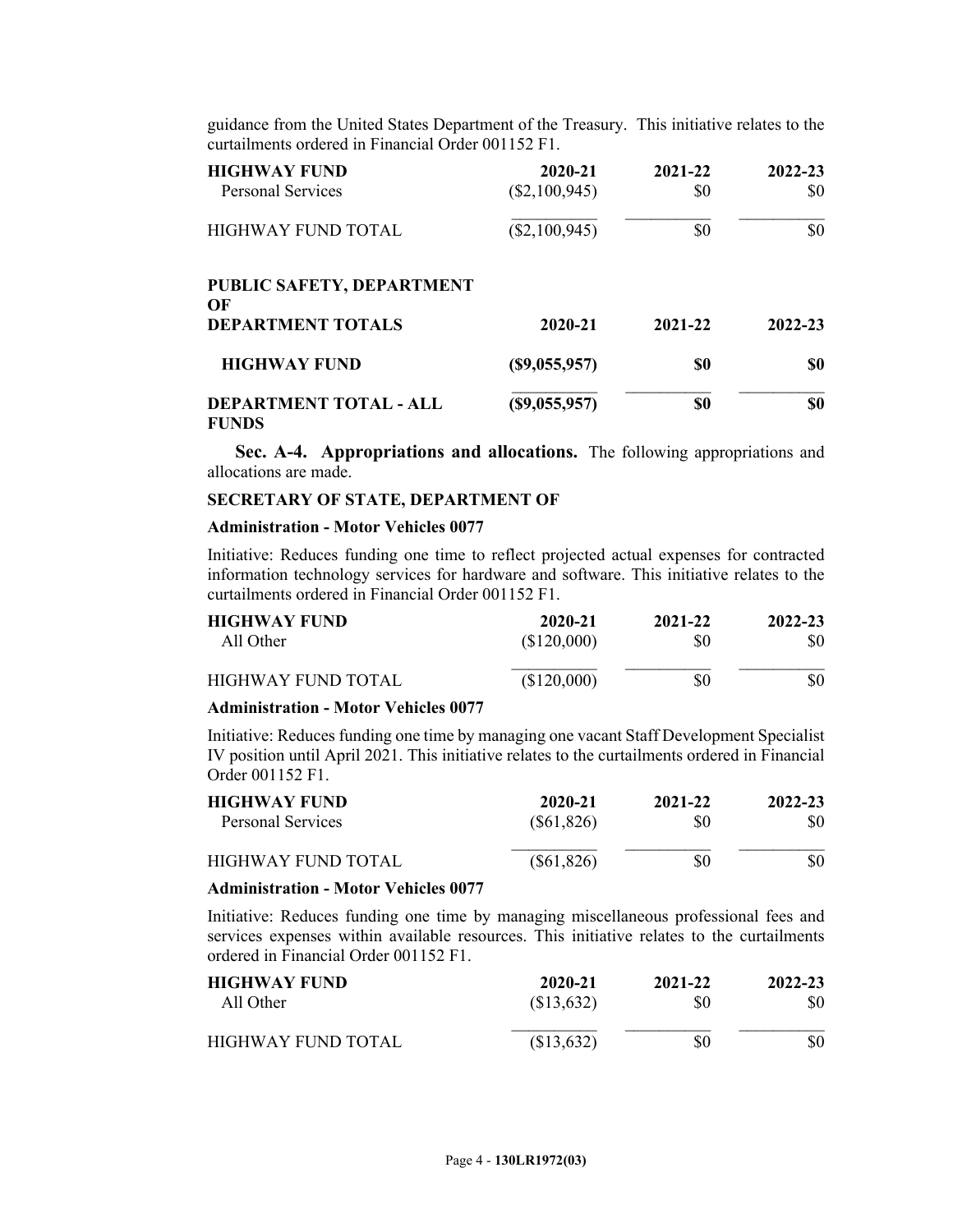# **Administration - Motor Vehicles 0077**

Initiative: Reduces funding one time to reflect projected actual expenses for out-of-state travel expenses. This initiative relates to the curtailments ordered in Financial Order 001152 F1.

| <b>HIGHWAY FUND</b> | 2020-21     | 2021-22 | 2022-23 |  |
|---------------------|-------------|---------|---------|--|
| All Other           | $(\$4,542)$ | \$0     | \$0     |  |
| HIGHWAY FUND TOTAL  | $(\$4,542)$ | \$0     | \$0     |  |

### **Administration - Motor Vehicles 0077**

Initiative: Provides funding for increased costs as a result of higher STA-CAP rates.

| <b>HIGHWAY FUND</b> | 2020-21   | 2021-22 | 2022-23 |
|---------------------|-----------|---------|---------|
| All Other           | \$984,645 | \$0     | SO.     |
| HIGHWAY FUND TOTAL  | \$984,645 | \$0     | \$0     |

### **Administration - Motor Vehicles 0077**

Initiative: Provides one-time funding for contracted services to modernize driver's license and vehicle services systems. These funds do not lapse but must be carried forward to the next fiscal year to be used for the same purpose.

| <b>HIGHWAY FUND</b>                                | 2020-21     | 2021-22 | 2022-23 |
|----------------------------------------------------|-------------|---------|---------|
| All Other                                          | \$1,919,990 | \$0     | \$0     |
| <b>HIGHWAY FUND TOTAL</b>                          | \$1,919,990 | \$0     | \$0     |
| <b>SECRETARY OF STATE,</b><br><b>DEPARTMENT OF</b> |             |         |         |
| <b>DEPARTMENT TOTALS</b>                           | 2020-21     | 2021-22 | 2022-23 |
| <b>HIGHWAY FUND</b>                                | \$2,704,635 | \$0     | \$0     |
| <b>DEPARTMENT TOTAL - ALL</b><br><b>FUNDS</b>      | \$2,704,635 | \$0     | \$0     |

**Sec. A-5. Appropriations and allocations.** The following appropriations and allocations are made.

### **TRANSPORTATION, DEPARTMENT OF**

### **Administration 0339**

Initiative: Reduces funding by managing the equivalent of 6 position vacancies within available resources. This initiative relates to the curtailments ordered in Financial Order 001152 F1.

| <b>HIGHWAY FUND</b> | 2020-21       | 2021-22 | 2022-23 |
|---------------------|---------------|---------|---------|
| Personal Services   | $(\$381,610)$ | \$0     | \$0     |
| HIGHWAY FUND TOTAL  | $(\$381,610)$ | \$0     | \$0     |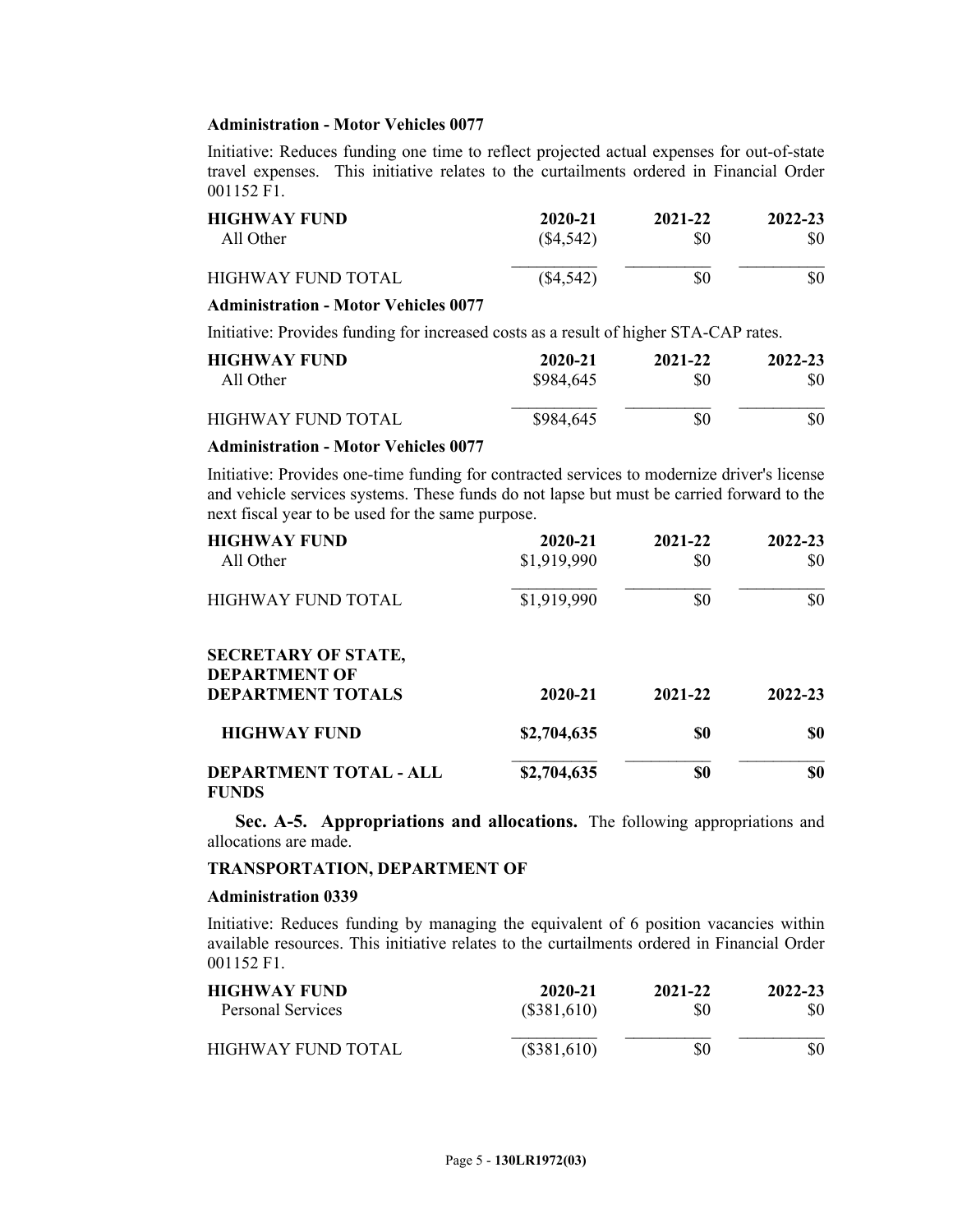### **Highway and Bridge Capital 0406**

Initiative: Reduces funding by managing the equivalent of 45% of 36 position vacancies within available resources. This initiative relates to the curtailments ordered in Financial Order 001152 F1.

| <b>HIGHWAY FUND</b>       | 2020-21       | 2021-22 | 2022-23 |
|---------------------------|---------------|---------|---------|
| Personal Services         | $(\$991,553)$ | \$0     | \$0     |
| <b>HIGHWAY FUND TOTAL</b> | $(\$991,553)$ | \$0     | \$0     |

### **Highway and Bridge Capital 0406**

Initiative: Provides an allocation for flexible federal highway funds contained in the socalled Coronavirus Response and Relief Supplemental Appropriations Act of 2021 within the federal Consolidated Appropriations Act, 2021.

| FEDERAL EXPENDITURES FUND                 | 2020-21      | 2021-22 | 2022-23 |
|-------------------------------------------|--------------|---------|---------|
| Capital Expenditures                      | \$15,000,000 | \$0     | SO.     |
| FEDERAL EXPENDITURES FUND<br><b>TOTAL</b> | \$15,000,000 | \$0     | \$0     |

# **Highway Light Capital Z095**

Initiative: Provides an allocation for flexible federal highway funds contained in the socalled Coronavirus Response and Relief Supplemental Appropriations Act of 2021 within the federal Consolidated Appropriations Act, 2021.

| FEDERAL EXPENDITURES FUND                 | 2020-21     | 2021-22 | 2022-23 |
|-------------------------------------------|-------------|---------|---------|
| Capital Expenditures                      | \$6,000,000 | \$0     | \$0     |
| FEDERAL EXPENDITURES FUND<br><b>TOTAL</b> | \$6,000,000 | \$0     | \$0     |

### **Local Road Assistance Program 0337**

Initiative: Reduces funding to municipalities for maintenance or improvement of public roads in order to meet the requirement in the Maine Revised Statutes, Title 23, section 1803-B that the Local Road Assistance Program be funded at 9% of the Department of Transportation Highway Fund allocations. This initiative relates to the curtailments ordered in Financial Order 001152 F1.

| <b>HIGHWAY FUND</b> | 2020-21      | 2021-22 | 2022-23 |
|---------------------|--------------|---------|---------|
| All Other           | \$1,066,382) | \$0     | \$0     |
| HIGHWAY FUND TOTAL  | \$1,066,382) | \$0     | \$0     |

### **Maintenance and Operations 0330**

Initiative: Reduces funding by deferring the planned purchasing of heavy trucks in the Fleet Services program. This initiative relates to the curtailments ordered in Financial Order 001152 F1.

| HIGHWAY FUND | 2020-21       | 2021-22 | 2022-23 |
|--------------|---------------|---------|---------|
| All Other    | (\$2,000,000) | \$0     | \$0     |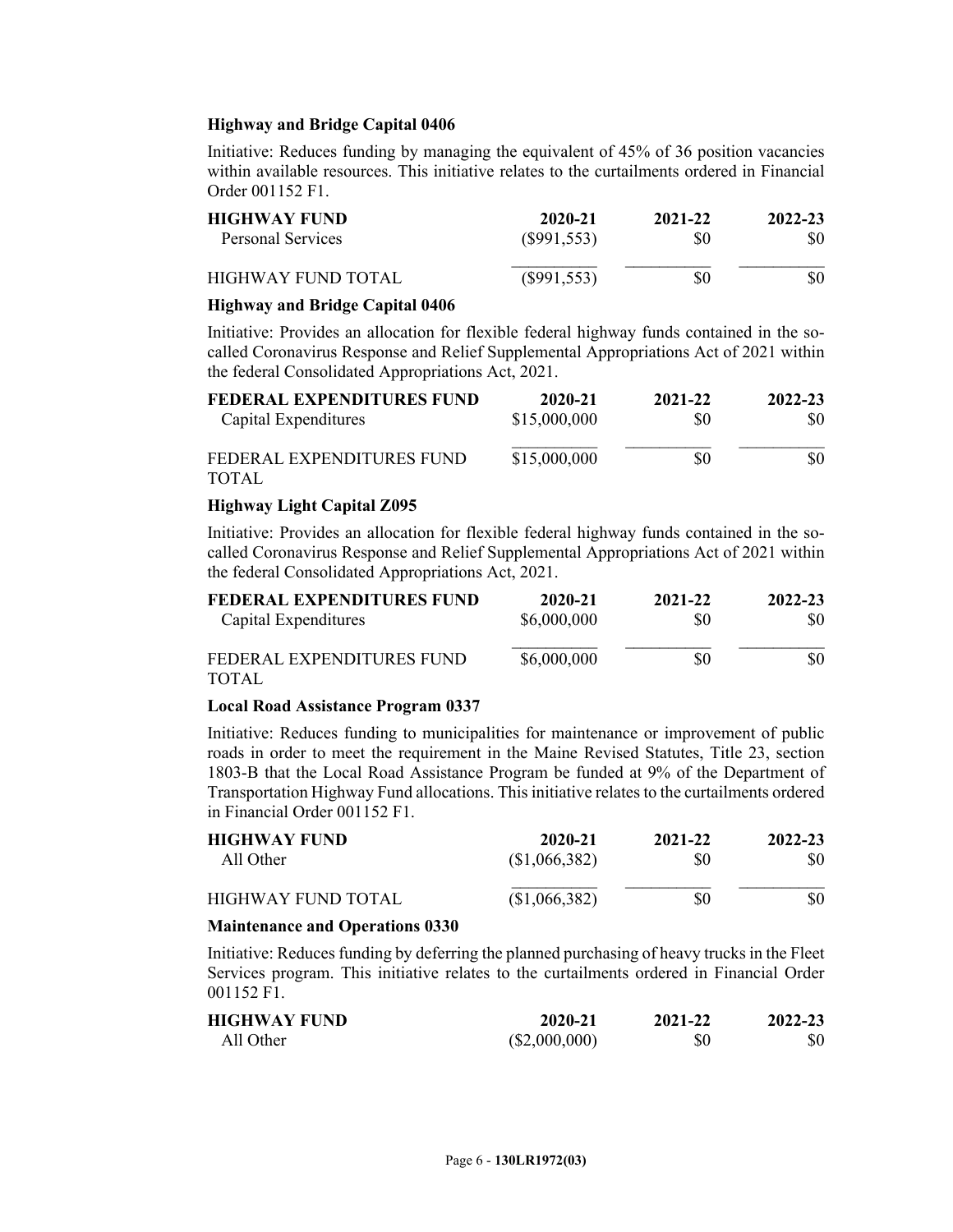| HIGHWAY FUND TOTAL | $(\$2,000,000)$ | \$0 |  |
|--------------------|-----------------|-----|--|
|--------------------|-----------------|-----|--|

### **Maintenance and Operations 0330**

Initiative: Reduces funding by managing payments to the Fleet Services program within available resources. This initiative relates to the curtailments ordered in Financial Order 001152 F1.

| <b>HIGHWAY FUND</b> | 2020-21       | 2021-22 | 2022-23 |
|---------------------|---------------|---------|---------|
| All Other           | (\$1,700,000) | \$0     | \$0     |
| HIGHWAY FUND TOTAL  | (\$1,700,000) | \$0     | \$0     |

#### **Maintenance and Operations 0330**

Initiative: Reduces funding by deferring planned payments to the Facility Fund program for maintenance of Department of Transportation facilities. This initiative relates to the curtailments ordered in Financial Order 001152 F1.

| <b>HIGHWAY FUND</b> | 2020-21       | 2021-22 | 2022-23 |
|---------------------|---------------|---------|---------|
| All Other           | $(\$500,000)$ | \$0     | \$0     |
| HIGHWAY FUND TOTAL  | $(\$500,000)$ | \$0     | \$0     |

### **Maintenance and Operations 0330**

Initiative: Reduces funding by managing small equipment purchases within available resources. This initiative relates to the curtailments ordered in Financial Order 001152 F1.

| <b>HIGHWAY FUND</b>  | 2020-21       | 2021-22 | 2022-23 |
|----------------------|---------------|---------|---------|
| Capital Expenditures | $(\$300,000)$ | \$0     | SO.     |
| HIGHWAY FUND TOTAL   | $(\$300,000)$ | \$0     | \$0     |

### **Multimodal - Freight Rail 0350**

Initiative: Reduces funding by allocating Highway Fund Multimodal - Freight Rail program support to allowable Other Special Revenue Funds sources. This initiative relates to the curtailments ordered in Financial Order 001152 F1.

| <b>HIGHWAY FUND</b> | 2020-21       | 2021-22 | 2022-23 |
|---------------------|---------------|---------|---------|
| All Other           | $(\$603,599)$ | \$0     | SO.     |
| HIGHWAY FUND TOTAL  | $(\$603,599)$ | \$0     | \$0     |

### **Multimodal - Island Ferry Service Z016**

Initiative: Reduces funding by allocating Highway Fund Multimodal - Island Ferry Service program support to allowable Other Special Revenue Funds sources. This initiative relates to the curtailments ordered in Financial Order 001152 F1.

| <b>HIGHWAY FUND</b> | 2020-21         | 2021-22 | 2022-23 |
|---------------------|-----------------|---------|---------|
| All Other           | $(\$6,091,588)$ | \$0     | SO.     |
| HIGHWAY FUND TOTAL  | $(\$6,091,588)$ | \$0     | \$0     |